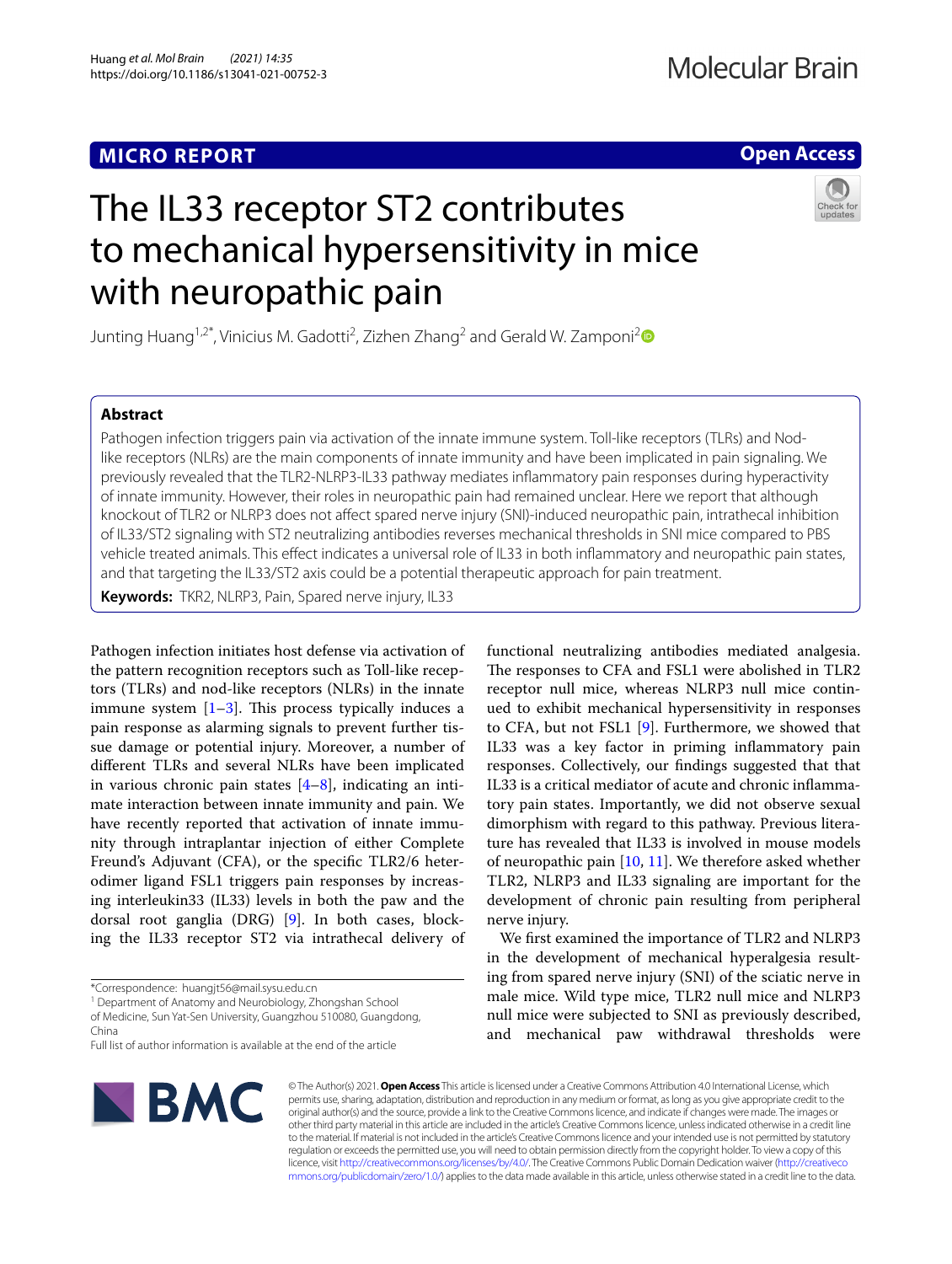

<span id="page-1-0"></span>days after injury, and PBS or ST2 antibody were delivered on days 15, 17, and 19. Data are presented as mean  $\pm$  S.E.M, \*P < 0.05, \*\*\*P < 0.001, \*\*\*\*P<0.0001. Two-way ANOVA with Bonferroni's post-hoc test (i.t: intrathecal). **c** Effect of intrathecal delivery of the ST2 receptor neutralizing antibody on mechanical withdrawal threshold in female SNI mice compared to a PBS control solution. Data were acquired on day 14 (baseline—no drugs) and 15 (testing day—PBS or ST2 antibody) after nerve injury. \*P<0.05 (ANOVA). **d** Schematic representation of pathways or IL33 induced pain signaling in response to FSL1, CFA and SNI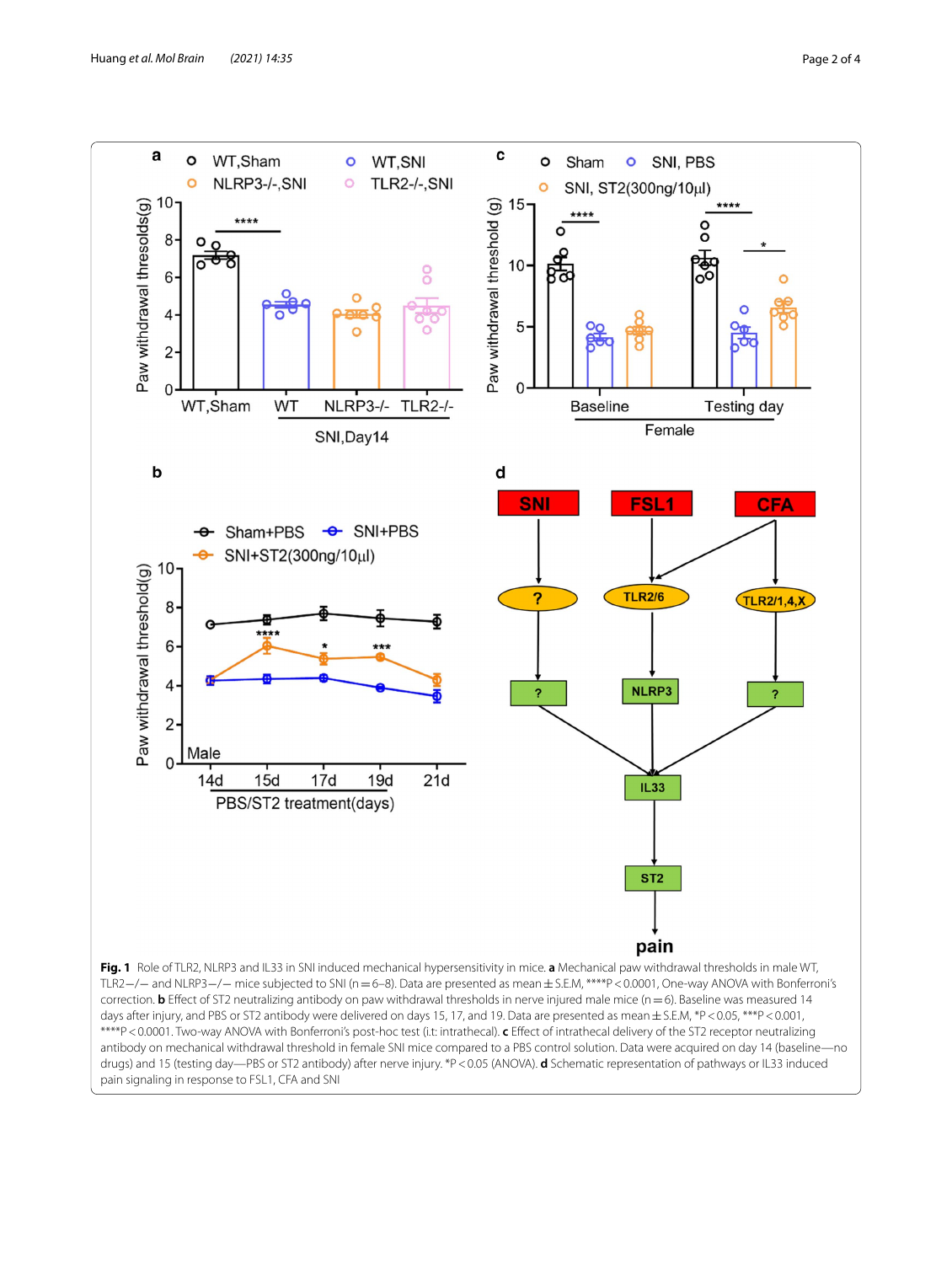examined [[12,](#page-3-7) [13\]](#page-3-8). Briefy, mice were individually placed in a plexiglass chamber over a wire mesh floor and were habituated in chambers for a minimum of one hour prior to testing, and mechanical paw withdrawal threshold was measured using a digital plantar aesthesiometer (DPA, UgoBasile, Varese, Italy). The DPA was placed under the hind paw to allow direct stimulation of the plantar surface with the flament. Withdrawal thresholds were examined 3–5 times with interceding intervals. Compared to sham operated animals, WT mice subjected to SNI showed a signifcant drop in mechanical withdrawal thresholds when assessed 14 days after nerve injury (Fig. [1a](#page-1-0)). In contrast, TLR2 null mice and NLRP3 null mice still displayed mechanical hypersensitivity that was statistically indistinguishable from that of WT animals (Fig. [1](#page-1-0)a). Hence, we conclude that neuropathic pain requires neither the activation of TLR2 receptors nor the NLRP3 infammasome, in contrast to what is observed with infammatory pain states [\[9](#page-3-4)]. We then tested whether IL33 signaling at the spinal/DRG level is involved in neuropathic pain states. For this purpose, we performed SNI or sham operations, and then 14 days later we measured a baseline of paw withdrawal thresholds, followed by repeated treatment of ST2 receptor neutralizing antibody or PBS control via intrathecal injection (300 ng/10 μl, mouse ST2/IL33R antibody, R&D, MAB10041, delivered three hours prior to testing) (Fig. [1b](#page-1-0)). As shown in Fig. [1b](#page-1-0), the ST2 receptor neutralizing antibody resulted in a partial, but robust and statistically signifcant increase in paw withdrawal thresholds in male mice. The functional ST2 antibody had no efect in sham operated male mice (mechanical withdrawal threshold—Baseline:  $10.3 \pm 0.7$  g; ST2-AB:  $10.3 \pm 0.4$  g, n=7). We also examined the effect of the ST2 receptor neutralizing antibody in female mice. As shown in Fig. [1](#page-1-0)c, SNI triggered mechanical hypersensitivity in female mice that was not afected by intrathecal delivery of PBS, but was attenuated upon intrathecal delivery of the ST2 receptor antibody. Hence, there are no sex diferences in the action of IL33, which fts with our previous observation that TLR2 signaling (which is upstream of the IL33/ST2 pathway) is equally important in male and female mice [\[9](#page-3-4)].

Altogether, our data ft with the notion that IL33 is upregulated in the DRG of nerve-injured mice, and suggest that IL33 interactions with its receptor are an important contributor to mechanical hypersensitivity after SNI. Hence, FSL1, CFA and SNI-mediated pain responses share a common endpoint with IL33. We did not examine possible efects of the ST2 receptor antibody at later time points (i.e., several weeks) after nerve injury, and we thus cannot rule out the possibility that other IL33 independent processes may be at play at such a stage.

Our previous work has shown that the ST2 receptor is expressed on sensory neurons, and that these neurons respond to IL33 with increased activity after peripheral priming with FSL1 [\[9](#page-3-4)]. Furthermore, IL33 levels were found to be elevated in both the hind paw and the DRG in FSL1 treated animals. Finally, direct delivery of IL33 at both spinal and peripheral sites resulted in pronounced thermal and mechanical hypersensitivity, and the duration of the spinally mediated response was greatly augmented by peripheral IL33 priming [[9](#page-3-4)]. At this point, it is unclear if nerve injuryinduced hypersensitivity involves a similar priming step. FSL1 is a selective TLR2/6 agonist, and consequently knockout of TLR2 abrogates the efects of FSL1 with regard to pain sensitization and IL33 production (see [[9\]](#page-3-4)). While the proalgesic efects of CFA and FSL1 were both absent in TLR2 null mice, NLRP3 null mice showed greatly attenuated pain responses in the FSL1 model but not the CFA model  $[9]$  $[9]$ . These data indicate that CFA may engage a parallel pathway for IL33 production that bypasses the NLRP3 infammasome (see Fig. [1d](#page-1-0)). The effects of SNI on mechanical hypersensitivity on the other hand did not require the presence of TLR2 or NLRP3, and yet, spinal IL33 signaling appears to be important. This then suggests that cellular and molecular pathways that lead to IL33 production in infammatory pain are distinct from that of neuropathic pain conditions (Fig. [1d](#page-1-0)), and further experimentation will be needed to decipher them. Possibilities include infammatory mediators that are released after nerve injury, and macrophage infltration into the DRG that is known to occur after peripheral nerve injury [[14](#page-3-9)]. Nonetheless, the fndings from our previous study combined with what is presented here suggest that interfering with IL33 signaling at the spinal level may serve as a new strategy against both infammatory and neuropathic pain in a range of chronic pain conditions.

#### **Abbreviations**

CFA: Complete Freund's adjuvant; SNI: Spared nerve injury; IL33: Interleukin33; TLR: Toll-like receptor; NLR: Nod-like receptor; PBS: Phosphate bufered saline.

#### **Acknowledgements**

We thank Dr. Daniel Muruve for providing NLRP3 null mice.

#### **Authors' contributions**

JH and GWZ conceived the study and wrote the manuscript, JH and VG performed experiments and analyzed data. ZZ performed experiments. GWZ supervised the study. All authors read and approved the fnal manuscript.

### **Funding**

This work was supported by a Foundation Grant for the Canadian Institutes of Health Research. GWZ is a Canada Research Chair.

#### **Availability of data and materials**

All data generated or analysed during this study are included in this published article.